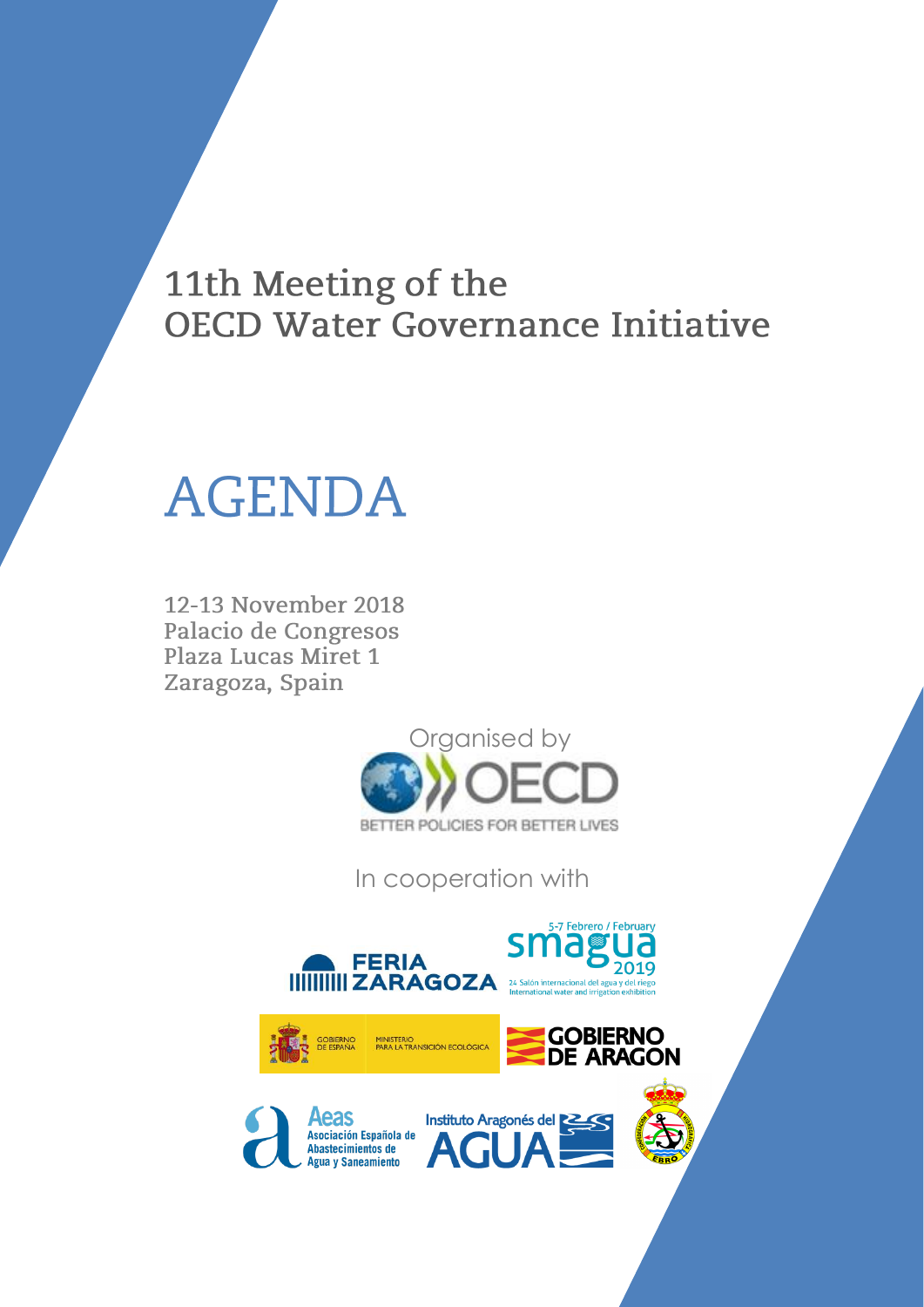### **11th Meeting of the OECD Water Governance Initiative**

#### **12-13 November 2018 Zaragoza, Spain**

#### **About the OECD Water Governance Initiative**

The **[OECD Water Governance Initiative](http://www.oecd.org/gov/regional-policy/OECD-WGI-Brochure.pdf)** (WGI) is an **international multi-stakeholder network** of 100+ delegates from public, private and not-for-profit sectors gathering twice a year in a **Policy Forum** to share experience on reforms, projects, lessons and good practices in support of better governance in the water sector.

The WGI, which was created in March 2013, has the following objectives:

- Provide a **multi-stakeholder technical platform** to share knowledge, experience and best practices on water governance across levels of government;
- **Advise governments** in taking the needed steps for effective water reforms through peer-to-peer dialogue and stakeholder engagement across public, private and non-profit sectors;
- Provide a **consultation mechanism** to raise the profile of governance in the Global Water Agenda;
- Support the **implementation of the OECD Principles on Water Governance** in interested member and nonmember countries by scaling up best practices and using the indicators' framework for self-assessment; and
- **Foster continuity on governance** from the 8<sup>th</sup> World Water Forum (Brasilia, 2018) to the 9<sup>th</sup> Forum (Dakar, 2021).

#### **Objectives of the 11th WGI Meeting**

- Update delegates on WGI contribution to Global Agendas
- Discuss the 2019-2021 WGI Programme of Work and the objectives, content and outputs of the Working Groups
- Share knowledge and experience on recent water governance reforms, research and events
- Learn from Spain's water governance
- Discuss the role of water governance in circular economy

#### **Working languages and interpretation**

Simultaneous interpretation will be provided in English and Spanish in plenary sessions. For breakout sessions the working language will be English.

#### **Previous meetings of the WGI**

- [10th Meeting,](http://www.oecd.org/regional/regional-policy/10th-meeting-of-the-oecd-water-governance-initiative.htm) 20-21 November 2017 Vienna, Austria
- [9th Meeting:](http://www.oecd.org/cfe/regional-policy/9thmeetingoftheoecdwatergovernanceinitiative.htm) 3-4 July 2017 Paris, France.
- 8<sup>th</sup> [Meeting:](http://www.oecd.org/gov/regional-policy/8thmeetingoftheoecdwatergovernanceinitiative.htm) 12-13 January 2017 Rabat, Morocco.
- 7<sup>th</sup> [Meeting](http://www.oecd.org/gov/regional-policy/water-governance-initiative-meeting-7.htm): 23-24 June 2016 The Hague, Netherlands.
- 6<sup>th</sup> [Meeting](http://www.oecd.org/gov/regional-policy/water-governance-initiative-meeting-6.htm) : 2-3 November 2015 Paris, France.
- 5<sup>th</sup> [Meeting](http://www.oecd.org/gov/regional-policy/water-governance-initiative-meeting-5.htm): 26 May 2015 Edinburgh, United Kingdom.
- $\frac{4^{\text{th}} \text{ Meeting}}{4^{\text{th}} \text{ Meeting}}$  $\frac{4^{\text{th}} \text{ Meeting}}{4^{\text{th}} \text{ Meeting}}$  $\frac{4^{\text{th}} \text{ Meeting}}{4^{\text{th}} \text{ Meeting}}$ : 24-25 November 2014 Paris, France.
- $\bullet$   $3<sup>rd</sup>$  [Meeting](http://www.oecd.org/governance/regional-policy/water-governance-initiative-meeting-3.htm): 28-29 April 2014 Madrid, Spain.
- 2<sup>nd</sup> [Meeting](http://www.oecd.org/governance/regional-policy/water-governance-initiative-meeting-2.htm): 7-8 November 2013 Paris, France.
- $\bullet$  1<sup>st</sup> [Meeting](http://www.oecd.org/gov/regional-policy/water-governance-initiative-meeting-1.htm) : 27-28 March 2013 Paris, France.

Contact details: [Hakan.Tropp@oecd.org](mailto:Hakan.Tropp@oecd.org) and [Antonio.Canamascatala@oecd.org](mailto:Antonio.Canamascatala@oecd.org)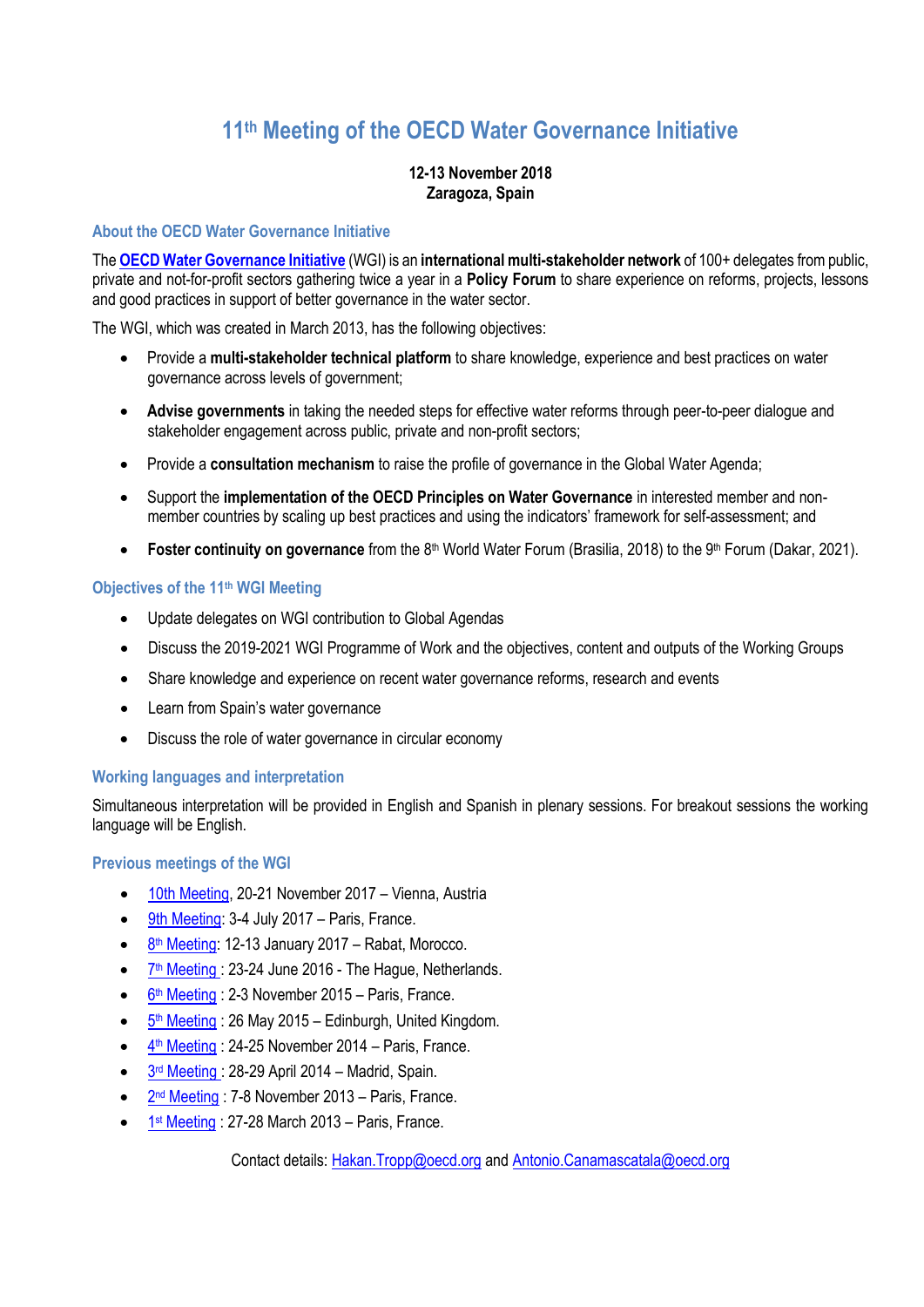| <b>Monday 12 November 2018</b> |                                                                                                                                                                                                                                                                                                                                                                                                                                                      |
|--------------------------------|------------------------------------------------------------------------------------------------------------------------------------------------------------------------------------------------------------------------------------------------------------------------------------------------------------------------------------------------------------------------------------------------------------------------------------------------------|
|                                | Room C, Palacio de Congresos, Zaragoza                                                                                                                                                                                                                                                                                                                                                                                                               |
|                                | (access through entrance in front of Hotel Hiberus)                                                                                                                                                                                                                                                                                                                                                                                                  |
| $08:30 - 9:00$                 | Registration & coffee networking (Room A)                                                                                                                                                                                                                                                                                                                                                                                                            |
| $9:00 - 9:45$                  | <b>Welcoming Remarks</b><br>Mr Peter Glas, Chair, OECD Water Governance Initiative<br>Manuel Teruel, President Feria de Zaragoza<br>$\bullet$<br>María Dolores Pascual, President, Ebro River Basin Authority<br>Javier Lambán Montañés, President of Aragon                                                                                                                                                                                         |
| $09:45 - 10:45$                | <b>Update on WGI contribution to Global Agenda</b><br>Outcomes of the 8th World Water Forum (Brasilia, 18-23 March 2018), ANA Brazil and WWC<br>Outcomes of the 2018 High Level Political Forum (New York, 9-18 July 2018), OECD<br>$\bullet$<br>On the road to COP 24 (Katowice, 3-14 December 2018), INBO                                                                                                                                          |
| $10:45 - 11:15$                | <b>Coffee Break (Room A)</b>                                                                                                                                                                                                                                                                                                                                                                                                                         |
| $11:15 - 12:15$                | Peer-review "An application of the OECD Principles on Water Governance to Flood Management"<br>Key findings and recommendations, Antonio Canamas, OECD (15 min)<br>$\bullet$<br>Group Discussion (45 min)<br>$\bullet$                                                                                                                                                                                                                               |
| $12:15 - 13:00$                | Tour de table on latest water governance research and policy reforms<br>Update on Water Governance in Brazil (National Water Agency, Brazil)<br>Water governance in a humanitarian context: Case Studies in Uganda, Sierra Leone, Pakistan (ACF)<br>Towards a City Water Resilience Framework (ARUP)<br>Groundwater Management in Coastal Zones (BGR-BMZ)<br>Women as change-makers in the governance of shared waters (Women for Water Partnership) |
| $13:00 - 14:30$                | <b>Buffet Lunch (Room 2008)</b>                                                                                                                                                                                                                                                                                                                                                                                                                      |
| 14:30 - 15:30                  | Group discussion on the WGI 2019-2021 Strategy and Programme of Work<br>Key highlights and proposals, Hakan Tropp, OECD Secretariat (10 min)<br>Group discussion (30 min)<br>$\bullet$<br>Reflections from the WGI Steering Committee (20 min)<br>$\bullet$                                                                                                                                                                                          |
| $15:30 - 16:30$                | Shaping the objectives, content and outputs of WGI Working Groups<br>Delegates will discuss in parallel breakout sessions the scope, content and results of the two proposed WGI<br>working groups on "Indicators" and "Capacity Development" for 2019-2021. Each group will discuss:<br>Priorities and content<br>Methodology and who does what<br>Expected outcomes for the 9th World Water Forum (2021)                                           |
| $16:30 - 17:00$                | <b>Coffee Break (Room A)</b>                                                                                                                                                                                                                                                                                                                                                                                                                         |
| $17:00 - 18:00$                | <b>Implementing the WGI Strategy and Programme of Work: Ways forward</b><br>Report-back from breakout sessions (15 min)<br>A contribution of the King Hassan II World Water Prize to WGI Programme of Work (45 min)<br>$\bullet$<br>"The Governance and Economics of Water Security for Sustainable Development in Africa",<br>$\circ$<br>Aziza Akhmouch, OECD Secretariat (10 min)<br>Group discussion (35 min)<br>$\circ$                          |
| $18:00 - 20:00$                | <b>Cocktail at the venue (Room 2008)</b>                                                                                                                                                                                                                                                                                                                                                                                                             |